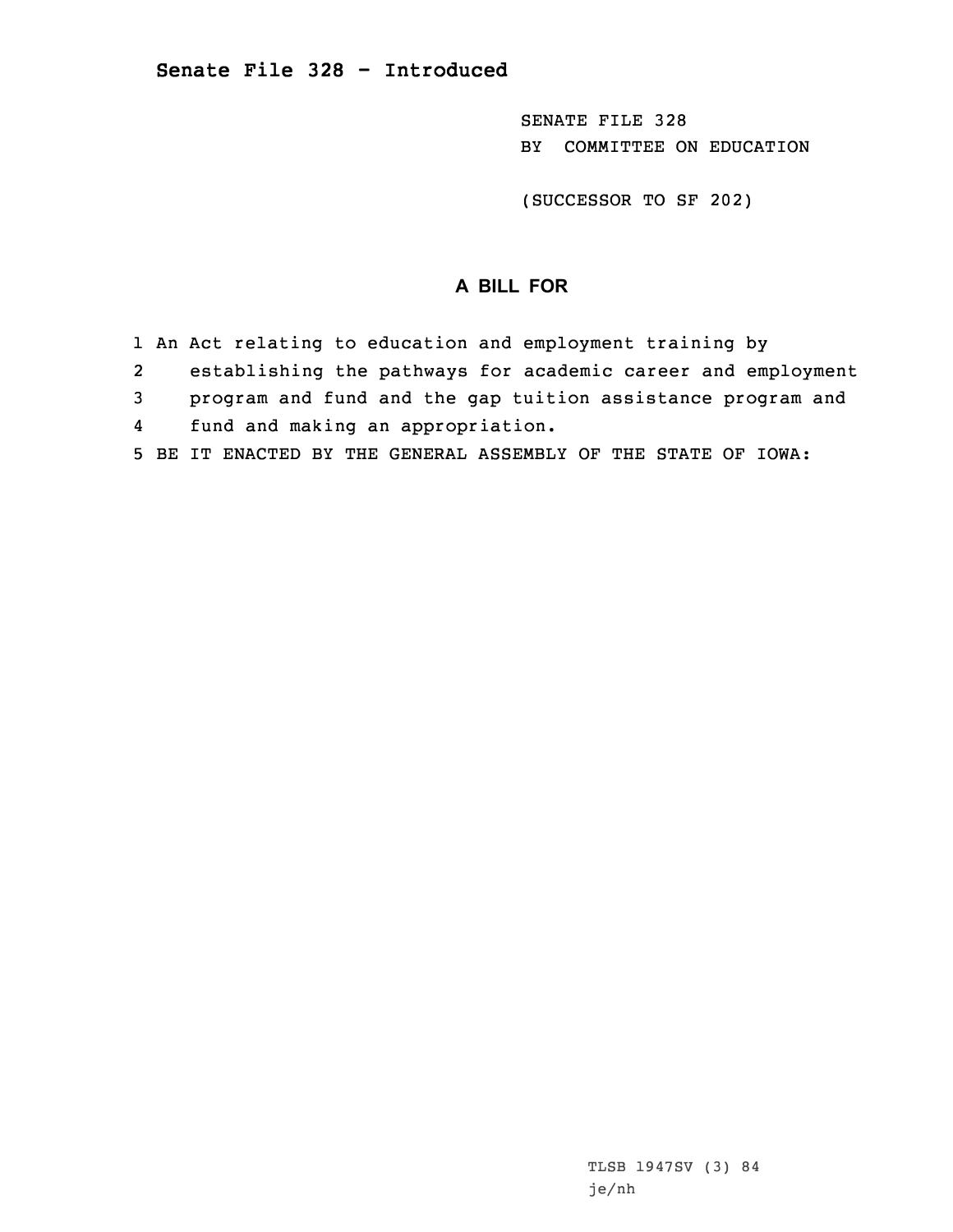## S.F. 328

1Section 1. NEW SECTION. **260H.1 Title.**

2 This chapter shall be known and may be cited as the *"Pathways* <sup>3</sup> *for Academic Career and Employment Act"*.

4 Sec. 2. NEW SECTION. **260H.2 Pathways for academic career** 5 **and employment program and fund.**

 1. <sup>A</sup> pathways for academic career and employment program is established to provide grants to community colleges for the development of projects in coordination with the department of education, the department of economic development, Iowa workforce development, regional advisory boards established pursuant to section 84A.4, and community partners to implement <sup>a</sup> simplified, streamlined, and comprehensive process, along with customized support services, to enable eligible participants to acquire effective academic and employment training to secure gainful, quality, in-state employment. 2. There is established in the state treasury <sup>a</sup> pathways for academic career and employment fund to be administered by the department of education. There is appropriated from the general fund of the state to the pathways for academic career and employment fund for each fiscal year the sum of five million dollars for the purpose of implementing the pathways for academic career and employment program. The aggregate total of moneys awarded from the fund shall not be more than five million dollars during <sup>a</sup> fiscal year. Notwithstanding section 8.33, moneys in the fund at the end of <sup>a</sup> fiscal year shall not revert to the general fund of the state. Notwithstanding section 12C.7, subsection 2, interest or earnings on moneys in the fund shall be credited to the fund. Sec. 3. NEW SECTION. **260H.3 Eligibility criteria.** 1. Projects eligible for grants from the pathways for academic career and employment fund shall be projects that further the ability of members of target populations to secure gainful, quality employment. For the purposes of this chapter, *"target population"* includes:

35 *a.* Persons deemed low skilled for the purposes of attaining

-1-

LSB 1947SV (3) 84  $j e / nh$  1/12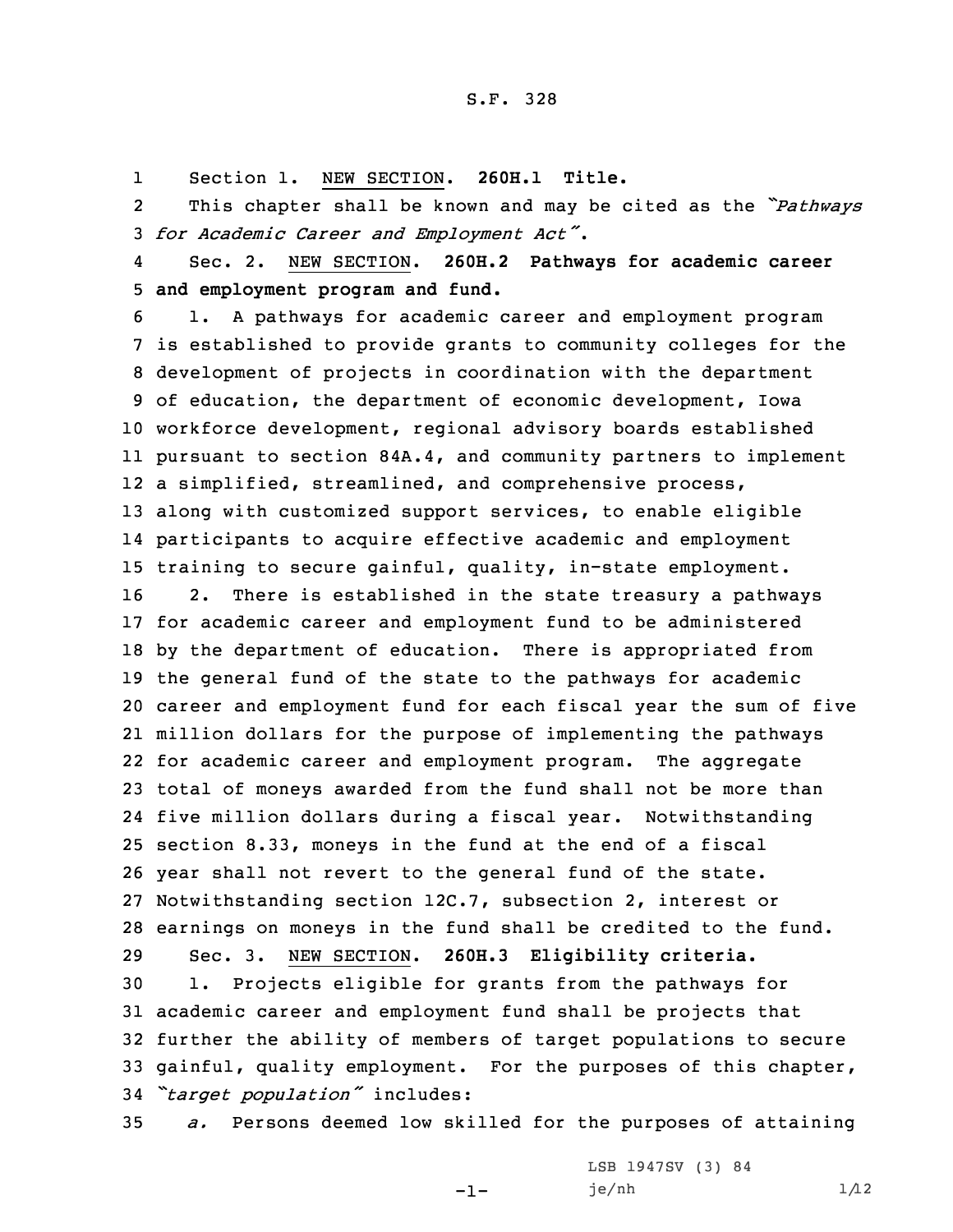1 gainful, quality, in-state employment.

2 *b.* Persons earning incomes at or below two hundred percent 3 of the federal poverty level as defined by the most recently 4 revised poverty income guidelines published by the United 5 States department of health and human services.

6 *c.* Unemployed persons.

7 *d.* Underemployed persons.

 *e.* Dislocated workers, including workers eligible for services and benefits under the federal Trade Adjustment Act of 2002, Pub. L. No. 107-210, as determined by the department of workforce development and the federal internal revenue service. 12 2. Projects eligible for grants from the pathways for academic career and employment fund shall be projects that further partnerships that link the community colleges to industry and nonprofit organizations and projects that further program outcomes as provided in section 260H.4.

17 Sec. 4. NEW SECTION. **260H.4 Program outcomes.**

18 Projects eligible for grants from the pathways for academic 19 career and employment fund shall be programs which further the 20 following program outcomes:

211. Enabling the target populations to:

22*a.* Acquire and demonstrate competency in basic skills.

23 *b.* Acquire and demonstrate competency in <sup>a</sup> specified 24 technical field.

25 *c.* Complete <sup>a</sup> specified level of postsecondary education.

26 *d.* Earn <sup>a</sup> national career readiness certificate.

27 *e.* Obtain employer-validated credentials.

28 *f.* Secure gainful employment in high-quality, local jobs.

29 2. Satisfaction of economic and employment goals including 30 but not limited to:

31 *a.* Economic and workforce development requirements in each 32 region served by the community colleges as defined by regional 33 advisory boards established pursuant to section 84A.4.

34 *b.* Needs of industry partners in areas including but not 35 limited to:

 $-2-$ 

LSB 1947SV (3) 84 je/nh 2/12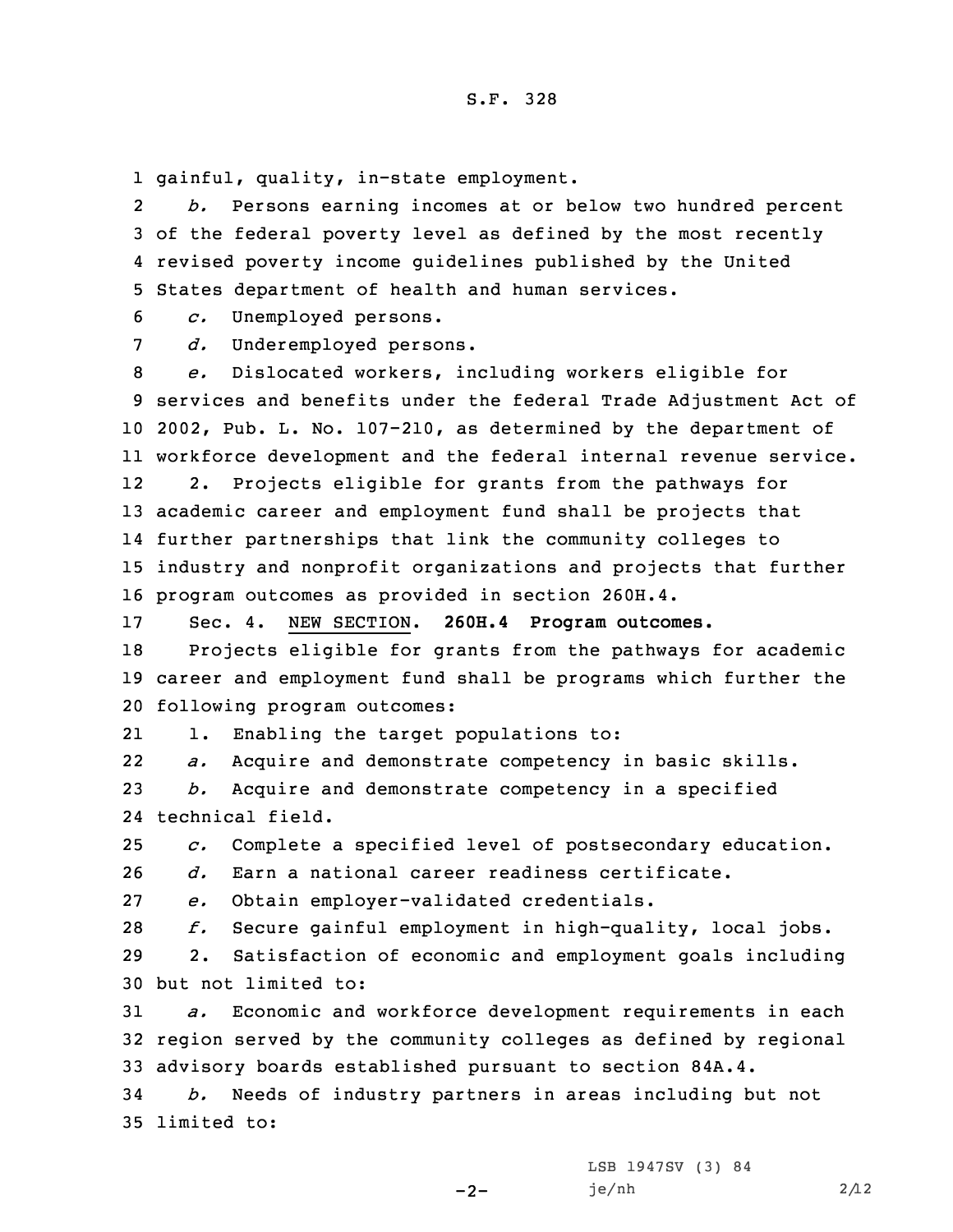1(1) Information technology.

2(2) Health care.

3 (3) Advanced manufacturing.

4(4) Transportation and logistics.

5 *c.* Any other industry designated as in-demand by <sup>a</sup> regional 6 advisory board established pursuant to section 84A.4.

 Sec. 5. NEW SECTION. **260H.5 Program component requirements.** Program components of <sup>a</sup> pathways for academic career and employment project implemented at <sup>a</sup> community college shall: 10 1. Include measurable and effective recruitment,

11 assessment, and referral activities designed for the target 12 populations.

13 2. Integrate basics skills and work-readiness training with 14 occupational skills training.

15 3. Combine customized supportive and case management 16 services with training services to help participants overcome 17 barriers to employment.

 4. Provide training services at times, locations, and through multiple, flexible modalities that are easily understood and readily accessible to the target populations. Such modalities shall support timeless entry, individualized learning, and flexible scheduling, and may include online remediation, learning lab and cohort learning communities, tutoring, and modularization.

25 Sec. 6. NEW SECTION. **260H.6 Pipeline program.**

 Each community college receiving <sup>a</sup> grant from the pathways for academic career and employment fund shall develop <sup>a</sup> pipeline program in order to better serve the academic, training, and employment needs of the target populations. <sup>A</sup> pipeline program shall have the following goals:

31 1. To strengthen partnerships with community-based 32 organizations and industry representatives.

33 2. To improve and simplify the identification, recruitment, 34 and assessment of qualified participants.

35 3. To conduct and manage an outreach, recruitment, and

 $-3-$ 

LSB 1947SV (3) 84  $j e / nh$  3/12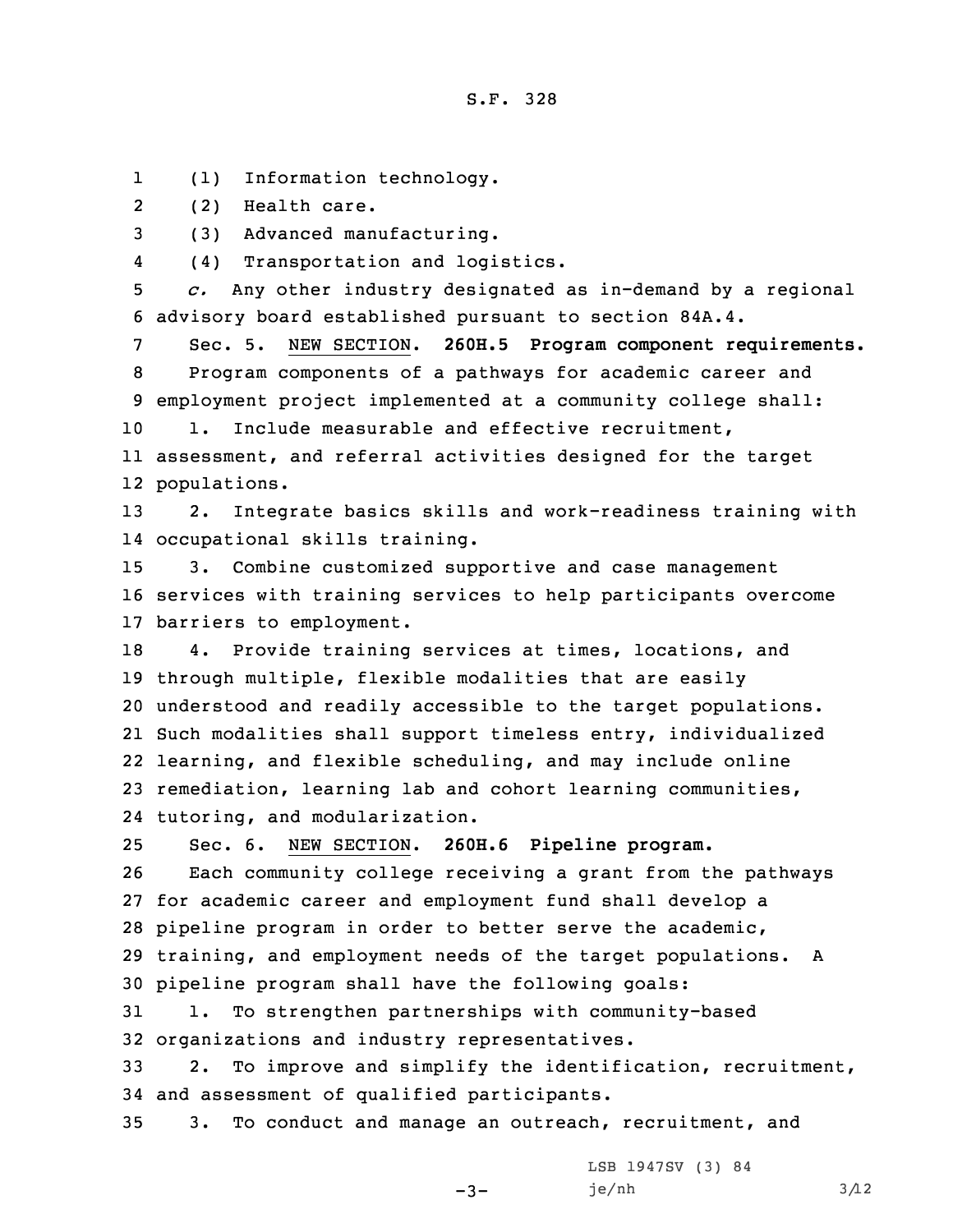1 intake process, along with accompanying support services, 2 reflecting sensitivity to the time and financial constraints 3 and remediation needs of the target populations.

4 4. To conduct orientations for qualified participants 5 to describe regional labor market opportunities, employer 6 partners, and program requirements and expectations.

 5. To describe the concepts of the project implemented with funds from the pathways for academic career and employment fund and the embedded educational and support resources available through such project.

11 6. To outline the basic skills participants will learn and 12 describe the credentials participants will earn.

 7. To describe success milestones and ways in which temporal and instructional barriers have been minimized or eliminated. 8. To review how individualized and customized service strategies for participants will be developed and provided. Sec. 7. NEW SECTION. **260H.7 Career pathways and bridge**

18 **curriculum development program.**

 Each community college receiving <sup>a</sup> grant from the pathways for academic career and employment fund shall develop <sup>a</sup> career pathways and bridge curriculum development program in order to better serve the academic, training, and employment needs of the target populations. <sup>A</sup> career pathways and bridge curriculum development program shall have the following goals: 1. The articulation of courses and modules, the mapping of programs within career pathways, and establishment of bridges between credit and noncredit programs.

 2. The integration and contextualization of basic skills education and skills training. This process shall provide for seamless progressions between adult basic education and general education development programs and continuing education and credit certificate, diploma, and degree programs.

33 3. The development of career pathways that support the 34 attainment of industry-recognized credentials, diplomas, and 35 degrees through stackable, modularized program delivery.

 $-4-$ 

LSB 1947SV (3) 84  $j e / nh$  4/12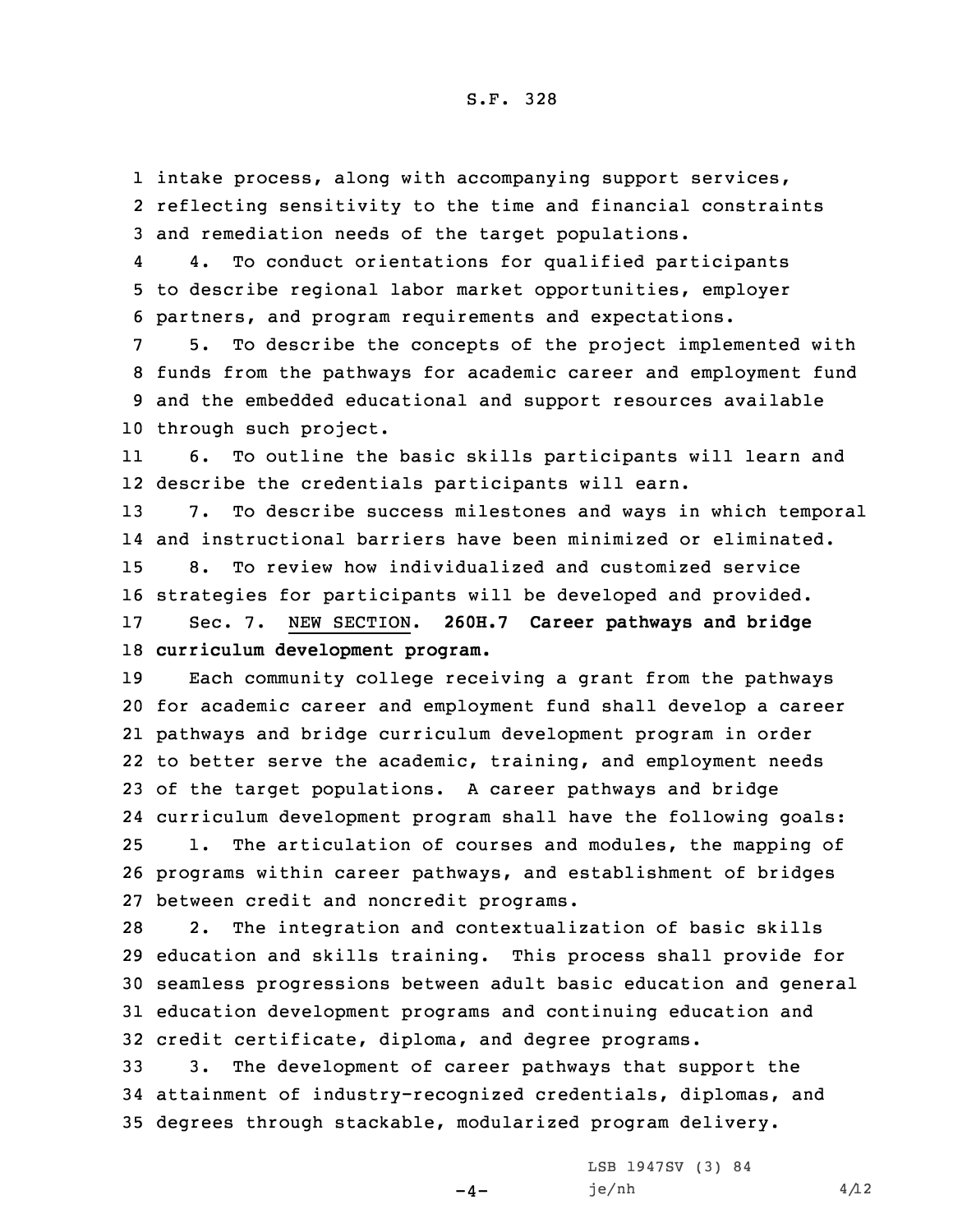1Sec. 8. NEW SECTION. **260H.8 Rules.**

2 The department of education, in coordination with the community colleges, the department of economic development, and Iowa workforce development, shall adopt rules pursuant to chapter 17A and this chapter to implement the provisions of this chapter. Regional advisory boards established pursuant to section 84A.4 shall be consulted in the development and implementation of rules to be adopted pursuant to this chapter. Sec. 9. NEW SECTION. **261G.1 Title.**

<sup>10</sup> This chapter shall be known and may be cited as the *"Gap* 11 *Tuition Assistance Act"*.

12 Sec. 10. NEW SECTION. **261G.2 Gap tuition assistance program** 13 **and fund.**

14 1. <sup>A</sup> gap tuition assistance program is established to 15 provide grants for need-based tuition assistance to applicants 16 to enable completion of continuing education certificate 17 training programs for in-demand occupations.

 2. There is established for the community colleges <sup>a</sup> gap tuition assistance fund in the state treasury to be administered by the department of education. There is appropriated from the general fund of the state to the gap tuition assistance fund for each fiscal year the sum of five million dollars for the purpose of implementing the gap tuition assistance program. The aggregate total of grants awarded shall not be more than five million dollars during <sup>a</sup> fiscal year. Notwithstanding section 8.33, moneys in the fund at the end of <sup>a</sup> fiscal year shall not revert to the general fund of the state. Notwithstanding section 12C.7, subsection 2, interest or earnings on moneys in the fund shall be credited to the 30 fund.

31 Sec. 11. NEW SECTION. **261G.3 Applicants for tuition** 32 **assistance —— eligibility criteria.**

33 1. The department of education shall adopt rules pursuant to 34 this chapter defining eligibility criteria for persons applying 35 to receive tuition assistance under this chapter.

 $-5-$ 

LSB 1947SV (3) 84  $j e / nh$  5/12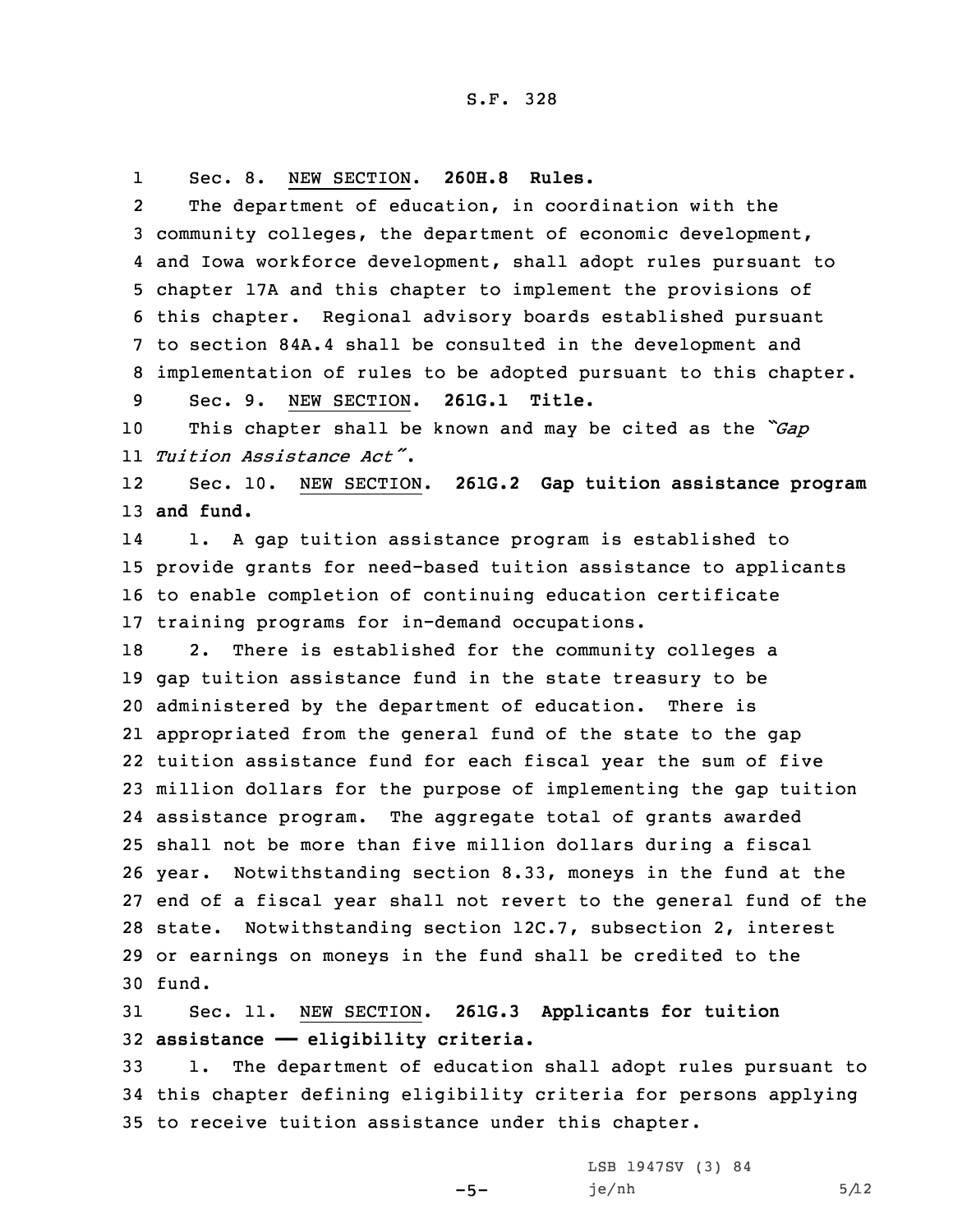1 2. Eligibility for tuition assistance under this chapter 2 shall be based on financial need. Criteria to be assessed in 3 determining financial need shall include but is not limited to: 4*a.* The applicant's family income for the twelve months prior

5 to the date of application.

<sup>6</sup> *b.* The applicant's family size.

7 *c.* The applicant's county of residence.

 3. *a.* The department of education shall only approve an applicant for tuition assistance under this chapter if the community college receiving the application determines the applicant has <sup>a</sup> demonstrated capacity to achieve the following outcomes:

13 (1) The ability to complete an eligible certificate 14 program.

15 (2) The ability to enter <sup>a</sup> postsecondary certificate, 16 diploma, or degree program for credit.

17 (3) The ability to gain full-time employment.

 (4) The ability to maintain full-time employment over time. *b.* The community college receiving the application shall only approve an applicant for tuition assistance under this chapter if the community college determines the applicant has <sup>a</sup> strong likelihood of achieving the outcomes described in paragraph *"a"* after considering factors including but not limited to:

25 (1) Barriers that may prevent an applicant from completing 26 the certificate program.

27 (2) Barriers that may prevent an applicant from gaining 28 employment in an in-demand occupation.

29 4. Applicants may be found eligible for partial or total 30 tuition assistance.

 5. Tuition assistance shall not be approved when the community college receiving the application determines that funding for an applicant's participation in an eligible certificate program is available from any other public or private funding source.

-6-

LSB 1947SV (3) 84  $j e / nh$  6/12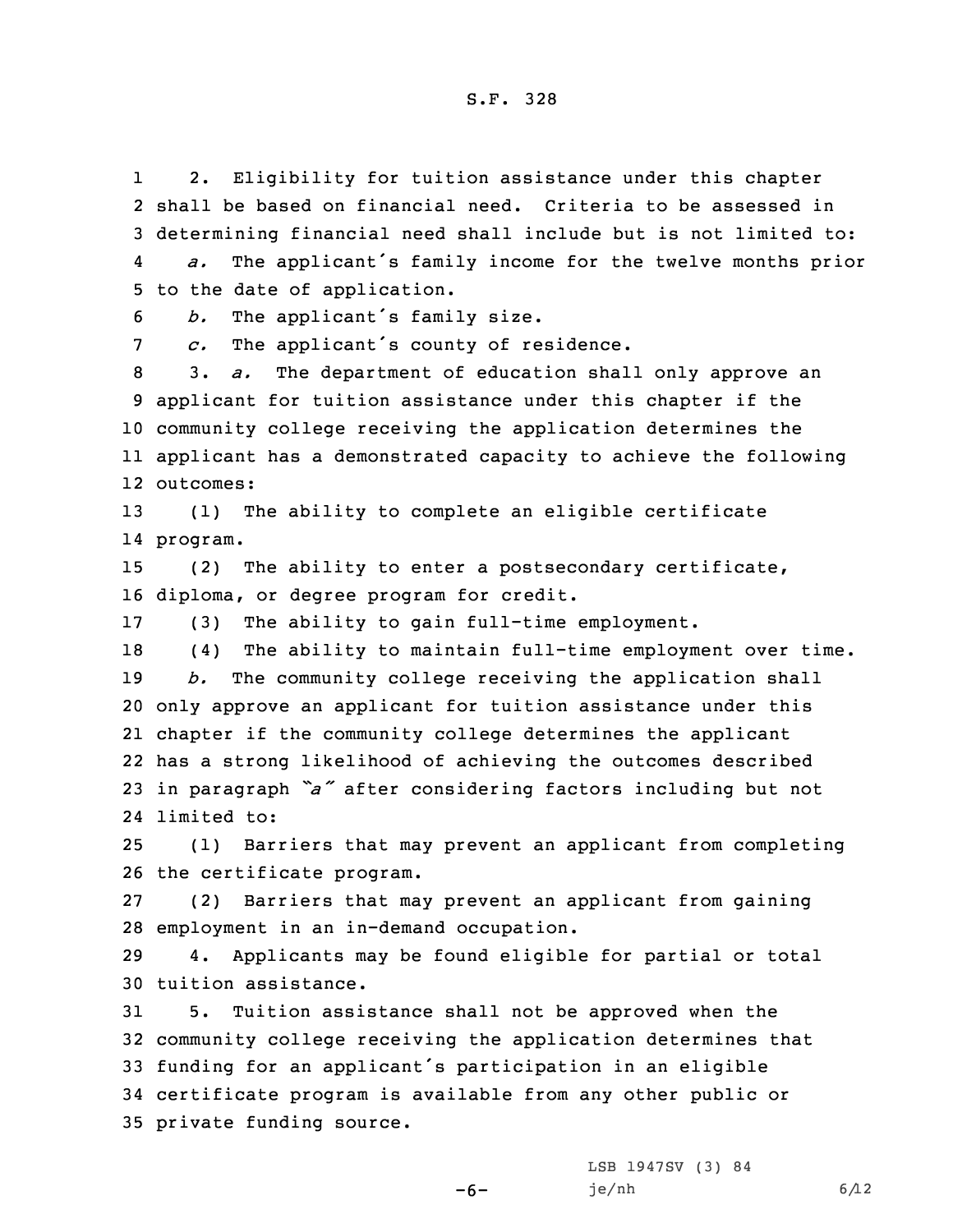1 Sec. 12. NEW SECTION. **261G.4 Applicants for tuition** 2 **assistance —— additional provisions.**

3 1. An applicant for tuition assistance under this 4 chapter shall provide to the community college receiving the 5 application documentation of all sources of income.

6 2. Only an applicant eligible to work in the United States 7 shall be approved for tuition assistance under this chapter.

8 3. An application shall be valid for six months from the 9 date of signature on the application.

10 4. <sup>A</sup> person shall not be approved for tuition assistance 11 under this chapter for more than one eligible certificate 12 program.

13 5. Eligibility for tuition assistance under this chapter 14 shall not be construed to guarantee enrollment in any community 15 college certificate program.

16 Sec. 13. NEW SECTION. **261G.5 Eligible costs.**

17 Costs of <sup>a</sup> certificate program eligible for coverage by 18 tuition assistance shall include but are not limited to:

19 1. Tuition.

20 2. Direct training costs.

213. Required books and equipment.

22 4. Fees including but not limited to fees for industry 23 testing services and background check testing services.

24 Sec. 14. NEW SECTION. **261G.6 Eligible certificate programs.** For the purposes of this chapter, *"eligible certificate program"* means <sup>a</sup> program meeting all of the following criteria: 1. The program is not offered for credit, but is aligned with <sup>a</sup> certificate, diploma, or degree for credit, and does any of the following:

30 *a.* Offers <sup>a</sup> state, national, or locally recognized 31 certificate.

32 *b.* Offers preparation for <sup>a</sup> professional examination or 33 licensure.

 $-7-$ 

34 *c.* Provides endorsement for an existing credential or 35 license.

> LSB 1947SV (3) 84 je/nh 7/12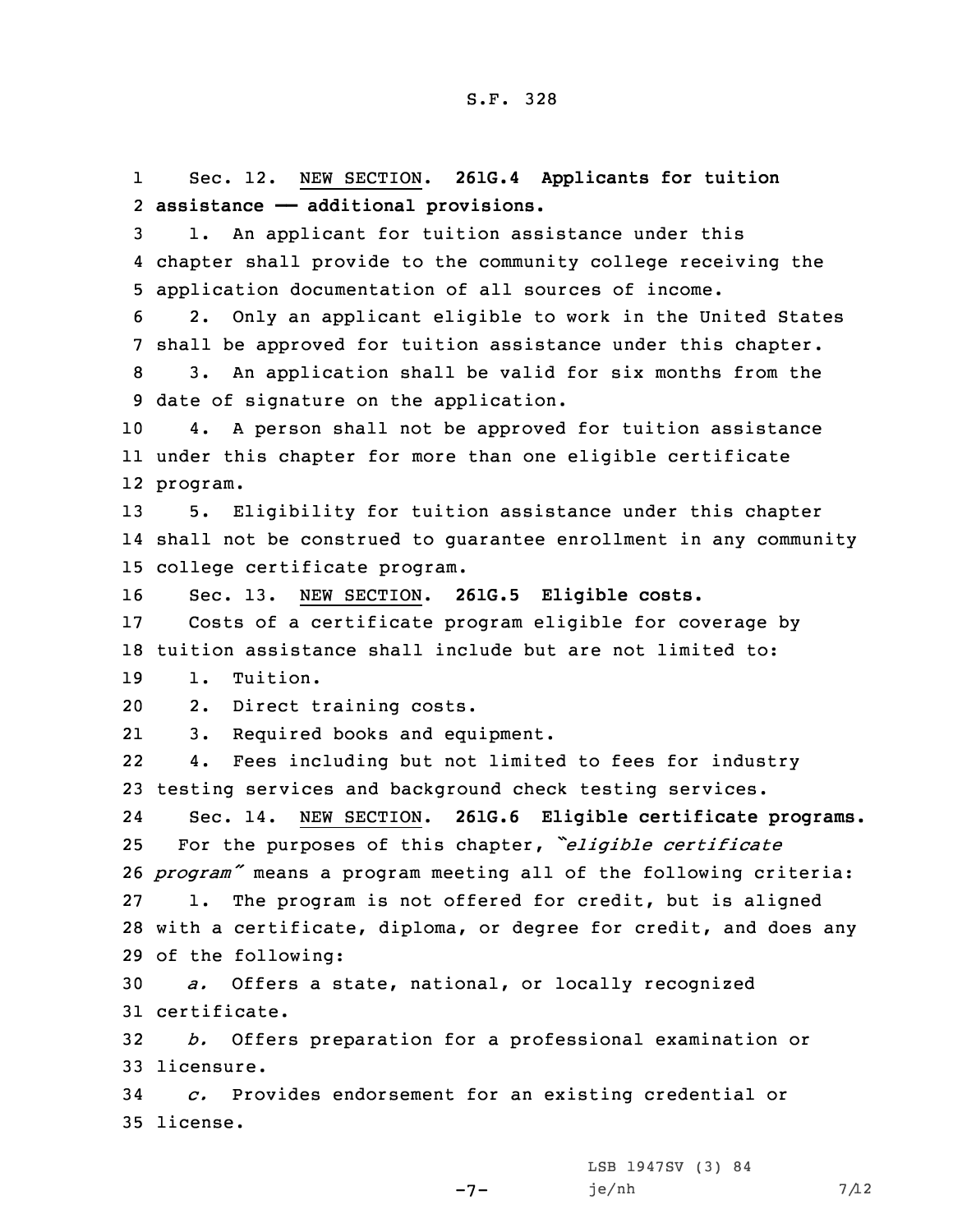1 *d.* Represents recognized skill standards defined by an 2 industrial sector.

3 *e.* Offers <sup>a</sup> similar credential or training.

4 2. The program offers training or <sup>a</sup> credential in an 5 in-demand occupation. For the purposes of this chapter, <sup>6</sup> *"in-demand occupation"* includes occupations in the following 7 industries:

8 *a.* Information technology.

9 *b.* Health care.

10 *c.* Advanced manufacturing.

11*d.* Transportation and logistics.

12 *e.* Any other industry designated as in-demand by <sup>a</sup> regional 13 advisory board established pursuant to section 84A.4.

14Sec. 15. NEW SECTION. **261G.7 Initial assessment.**

 An applicant for tuition assistance under this chapter shall complete an initial assessment administered by the community college receiving the application to determine the applicant's readiness to complete an eligible certificate program. The assessment shall include assessments for completion of <sup>a</sup> national career readiness certificate, including the areas of reading for information, applied mathematics, and locating information. An applicant must achieve <sup>a</sup> bronze-level certificate or the minimum score required for an eligible certificate program, whichever is higher, in order to be approved for tuition assistance. An applicant shall complete any additional assessments and occupational research required by an eligible certificate program.

28 Sec. 16. NEW SECTION. **261G.8 Program interview.**

 An applicant for tuition assistance under this chapter shall meet with <sup>a</sup> member of the staff for an eligible certificate program offered by the community college receiving the application. The staff member shall discuss the relevant industry, any applicable occupational research, and any applicable training relating to the eligible certificate program. The discussion shall include an evaluation of

 $-8-$ 

LSB 1947SV (3) 84  $j e / nh$  8/12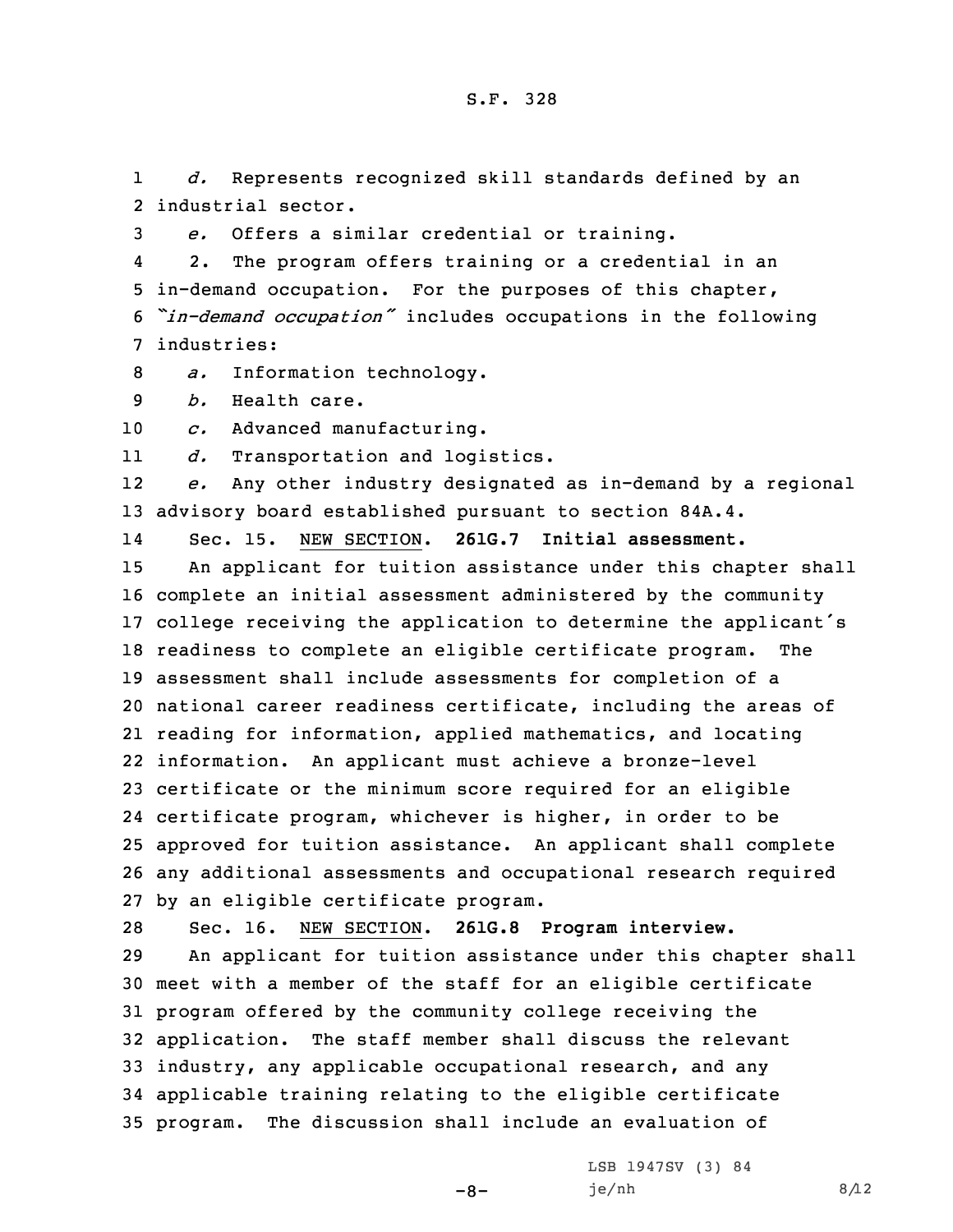the applicant's capabilities, needs, family situation, work history, educational background, attitude and motivation, employment skills, vocational potential, and employment 4 barriers. The discussion shall also include potential start dates, support needs, and other requirements for an eligible certificate program.

 Sec. 17. NEW SECTION. **261G.9 Participation requirements.** 1. <sup>A</sup> participant in an eligible certificate program who receives tuition assistance pursuant to this chapter shall do all of the following:

11 *a.* Maintain regular contact with staff members for the 12 certificate program to document the applicant's progress in the 13 program.

14 *b.* Sign <sup>a</sup> release form to provide relevant information to 15 community college faculty or case managers.

 *c.* Discuss with staff members for the certificate program any issues that may impact the participant's ability to complete the certificate program, obtain employment, and maintain employment over time.

20 *d.* Attend all required courses regularly.

21 *e.* Meet with staff members for the certificate program to 22 develop <sup>a</sup> job search plan.

23 2. <sup>A</sup> community college may terminate tuition assistance 24 for <sup>a</sup> participant who fails to meet the requirements of this 25 section.

26 Sec. 18. NEW SECTION. **261G.10 Oversight.**

 1. The department of education, in coordination with the community colleges, shall establish <sup>a</sup> steering committee. The steering committee shall determine if the performance measures of the gap tuition assistance program are being met and shall take necessary steps to correct any deficiencies. The steering committee shall meet at least quarterly to evaluate and monitor the performance of the gap tuition assistance program.

34 2. The department of education, in coordination with the 35 community colleges, shall develop <sup>a</sup> common intake tracking

-9-

LSB 1947SV (3) 84  $j e / nh$  9/12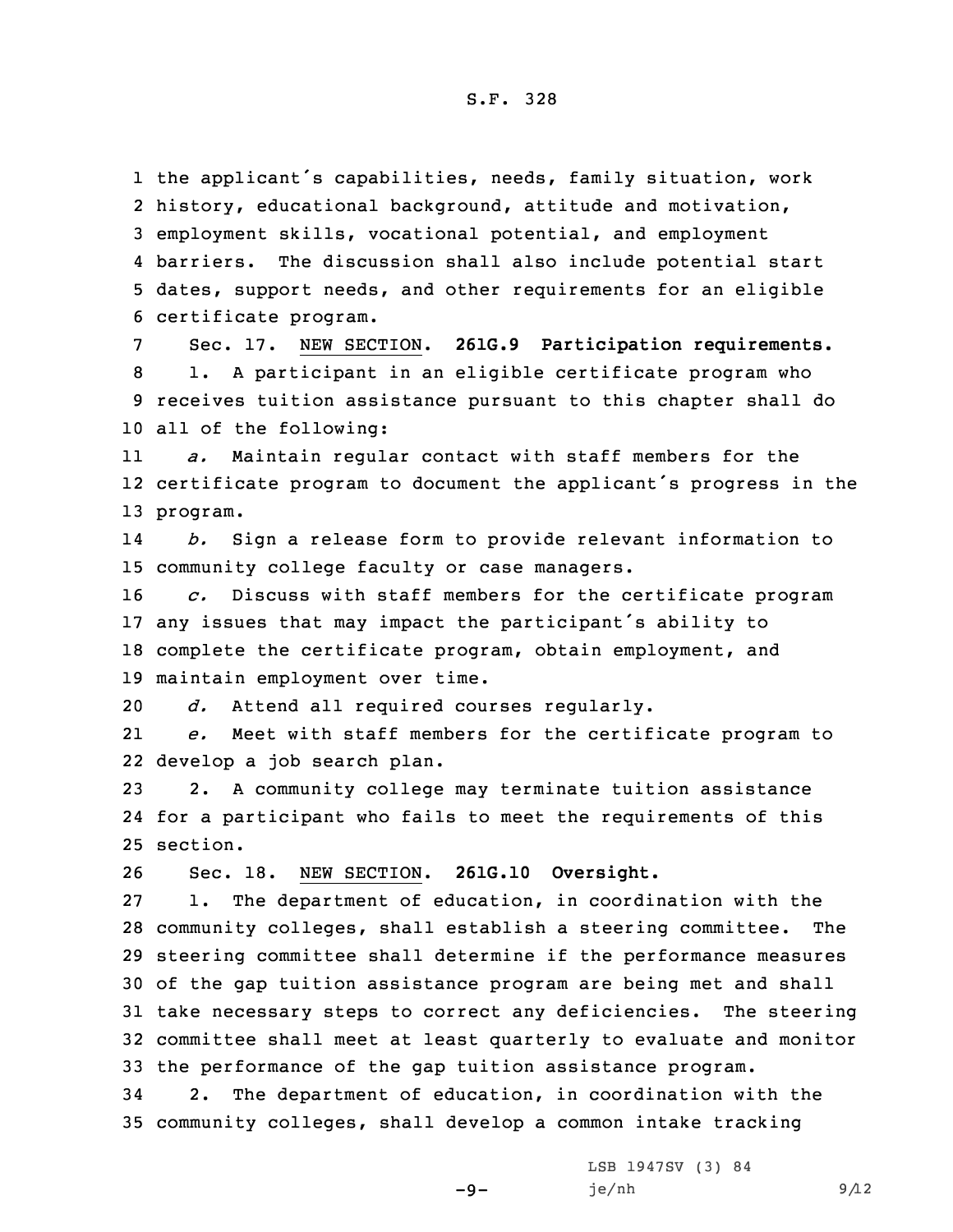1 system that shall be implemented consistently by each 2 participating community college.

3 3. The department of education shall coordinate statewide 4 oversight, evaluation, and reporting efforts for the gap 5 tuition assistance program.

6 Sec. 19. NEW SECTION. **261G.11 Rules.**

 The department of education, in consultation with the community colleges, shall adopt rules pursuant to chapter 17A and this chapter to implement the provisions of this chapter. EXPLANATION

11 This bill establishes the pathways for academic career and employment program and fund to provide grants to community colleges for the development of projects in coordination with the department of education, the department of economic development, Iowa workforce development, regional advisory boards established pursuant to Code section 84A.4, and community partners to implement <sup>a</sup> simplified, streamlined, and comprehensive process to enable eligible participants to acquire effective academic and employment training to secure gainful, quality, in-state employment. The bill provides for an appropriation of \$5 million to the fund each fiscal year from the general fund of the state. The fund is to be administered by the department of education. The fund may pay out up to \$5 million per fiscal year in grants. The bill provides that notwithstanding Code section 8.33, moneys in the fund at the end of <sup>a</sup> fiscal year will not revert to the general fund of the state, and notwithstanding Code section 12C.7, subsection 2, interest or earnings on moneys in the fund will be credited to the fund. The bill sets out criteria for community college projects eligible to receive grants. Eligible projects must further the ability of certain target populations of underserved persons to secure gainful, quality, in-state employment.

34 The bill also requires eligible projects to further 35 partnerships that link the community colleges to industry and

-10-

LSB 1947SV (3) 84 je/nh 10/12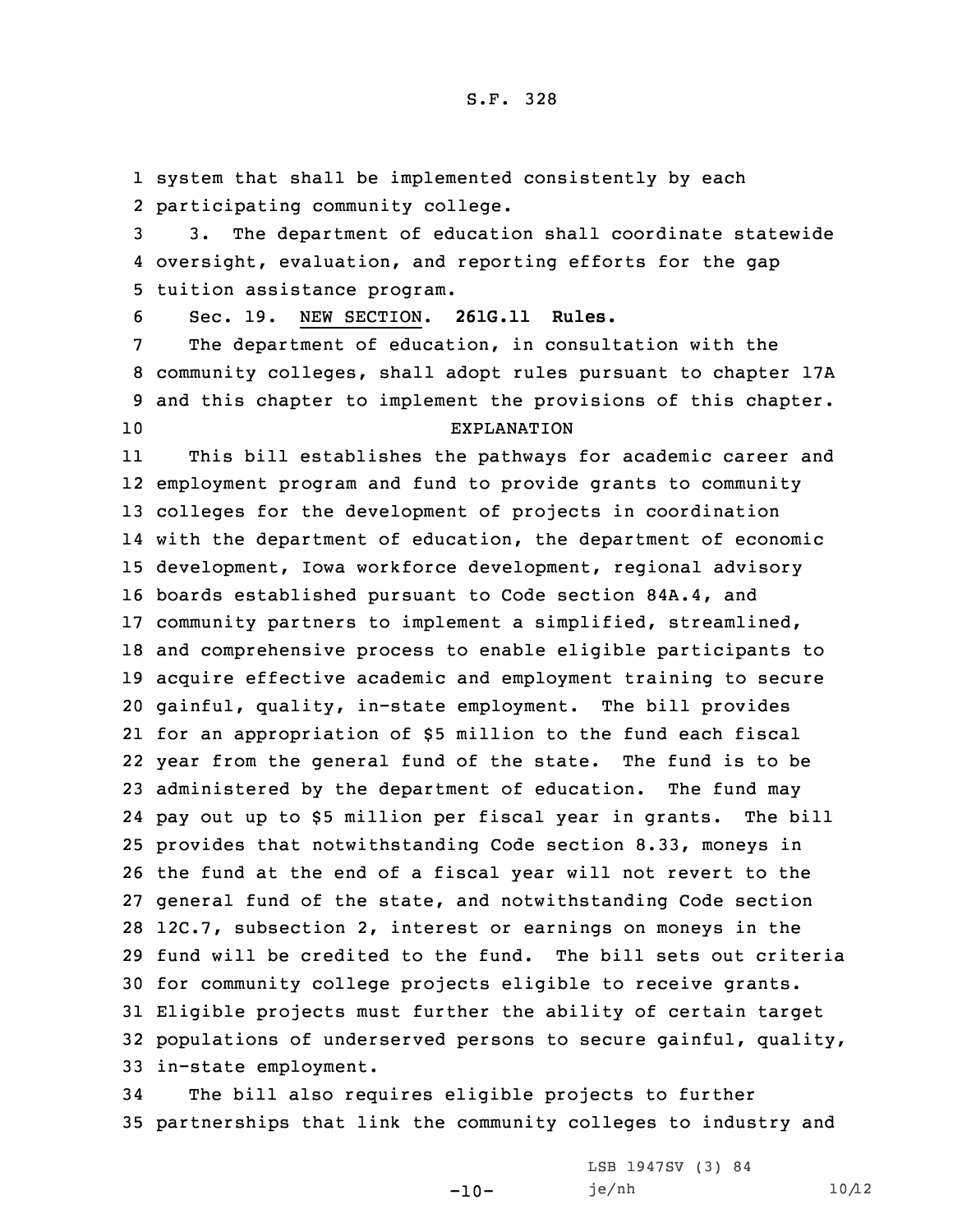nonprofit organizations. The bill sets out certain program outcomes relating to target populations and economic and employment criteria which eligible projects must satisfy. The bill sets out certain program components which an eligible project must include. The bill provides for two programs, <sup>a</sup> pipeline program and <sup>a</sup> career pathways and bridge curriculum development program, which participating community colleges must adopt, and sets out certain features of those programs. The bill directs the department of education, in coordination with community colleges, the department of economic development, and Iowa workforce development, to adopt rules pursuant to Code chapter 17A to implement the program. The bill provides that the rulemaking should be done in consultation with regional advisory boards established pursuant to Code section 84A.4.

 The bill also establishes the gap tuition assistance program and fund to provide need-based tuition assistance to applicants to enable completion of continuing education certificate training programs for in-demand occupations. The bill establishes the fund in the treasury for community colleges. The bill provides for an appropriation of \$5 million to the fund each fiscal year from the general fund of the state. The fund is to be administered by the department of education and may pay out up to \$5 million per fiscal year. The bill provides that notwithstanding Code section 8.33, moneys in the fund at the end of <sup>a</sup> fiscal year will not revert to the general fund of the state, and notwithstanding Code section 12C.7, subsection 2, interest or earnings on moneys in the fund will be credited to the fund.

 The bill sets out criteria for eligible applicants based on financial need. The bill provides that applicants must demonstrate <sup>a</sup> capacity for and likelihood of achieving certain outcomes. The bill prohibits the approval of <sup>a</sup> grant for an applicant who has other sources of funding available. The bill sets out what costs are eligible for coverage by <sup>a</sup> grant. The

-11-

LSB 1947SV (3) 84  $j$ e/nh  $11/12$